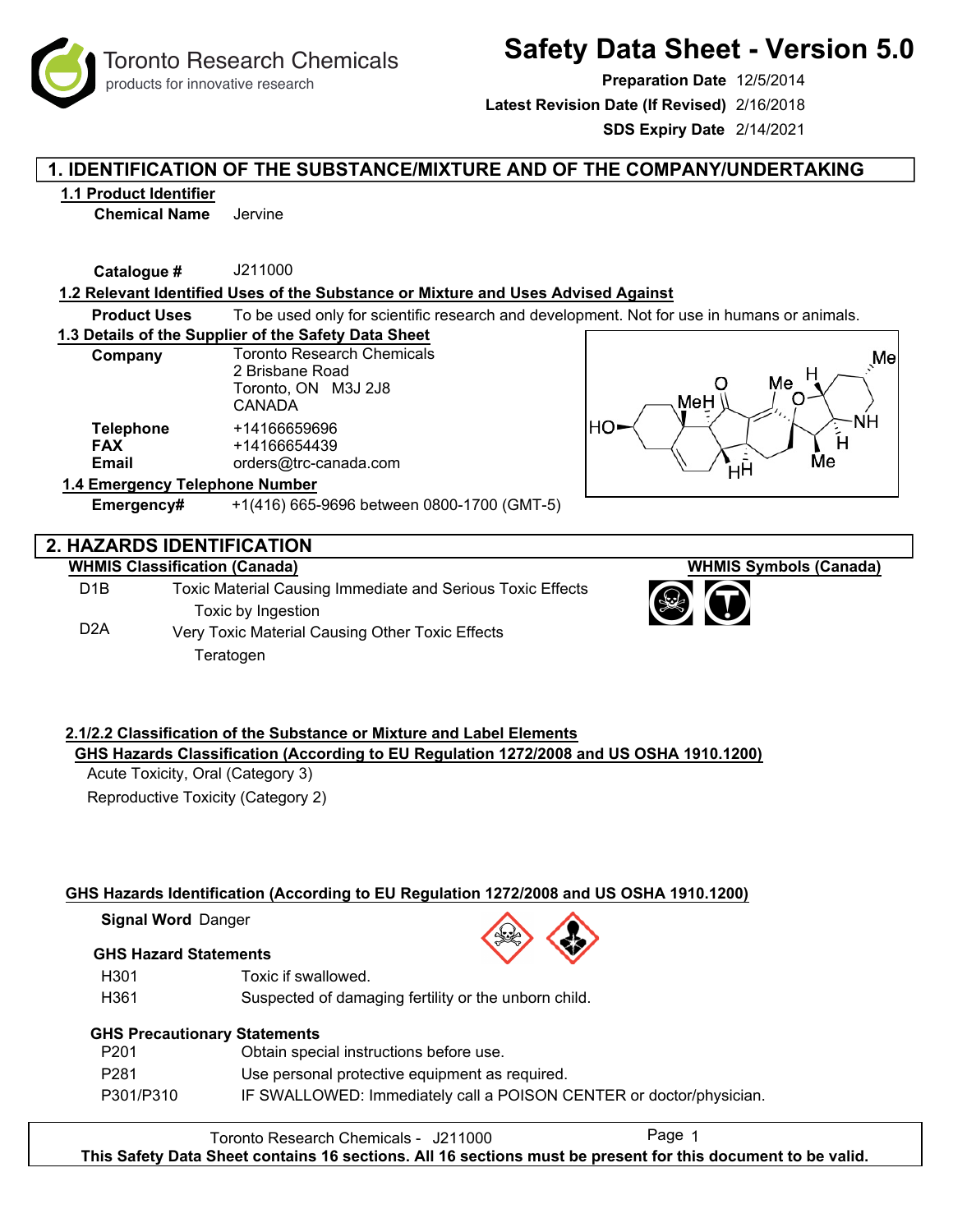## **2.3 Unclassified Hazards/Hazards Not Otherwise Classified**

No data available.

# **3. COMPOSITION/INFORMATION ON INGREDIENTS**

# **3.1 Substances**

**Molecular Formula: C<sub>27</sub>H<sub>30</sub>NO<sub>3</sub>** 

**CAS Registry #: 469-59-0** 

#### **Synonyms**

(3ß,23ß)-17,23-Epoxy-3-hydroxyveratraman-11-one

#### **3.2 Mixtures**

Not a mixture.

# **4. FIRST AID MEASURES**

## **4.1 Description of First Aid Measures**

#### **General Advice**

If medical attention is required, show this safety data sheet to the doctor.

## **If Inhaled**

If inhaled, move person to fresh air. If not breathing, give artificial respiration and consult a physician.

## **In Case of Skin Contact**

Wash affected area with soap and water. Consult a physician if any exposure symptoms are observed.

## **In Case of Eye Contact**

Immediately rinse eyes with plenty of water for at least 15 minutes. Consult a physician.

#### **If Swallowed**

Never give anything by mouth to an unconscious person. Rinse mouth with water. Do NOT induce vomiting unless advised to do so by a physician or Poison Control Center. Seek medical attention.

## **4.2 Most Important Symptoms and Effects, Both Acute and Delayed**

Behavioral: convulsions or effect on seizure threshold.

# **4.3 Indication of any Immediate Medical Attention and Special Treatment Needed**

No data available.

# **5. FIREFIGHTING MEASURES**

## **5.1 Extinguishing Media**

Use water spray, alcohol-resistant foam, dry chemical or carbon dioxide.

# **5.2 Special Hazards Arising from the Substance or Mixture**

Carbon oxides, Nitrogen oxides

## **5.3 Advice for Firefighters**

Wear self contained breathing apparatus for fire fighting if necessary.

## **5.4 Further Information**

No data available.

# **6. ACCIDENTAL RELEASE MEASURES**

## **Personal precautions**

Wear respiratory protection. Avoid dust formation. Avoid breathing vapours, mist or gas. Ensure adequate ventilation. Evacuate personnel to safe areas. Avoid breathing dust.

## **Environmental precautions**

Prevent further leakage or spillage if safe to do so. Do not let product enter drains.

## **Method and materials for containment and cleaning up**

Pick up and arrange disposal without creating dust. Sweep up and shovel. Keep in suitable, closed containers for

Toronto Research Chemicals - J211000 **This Safety Data Sheet contains 16 sections. All 16 sections must be present for this document to be valid.**

Molecular Weight: 425.60 EC#: 207-417-9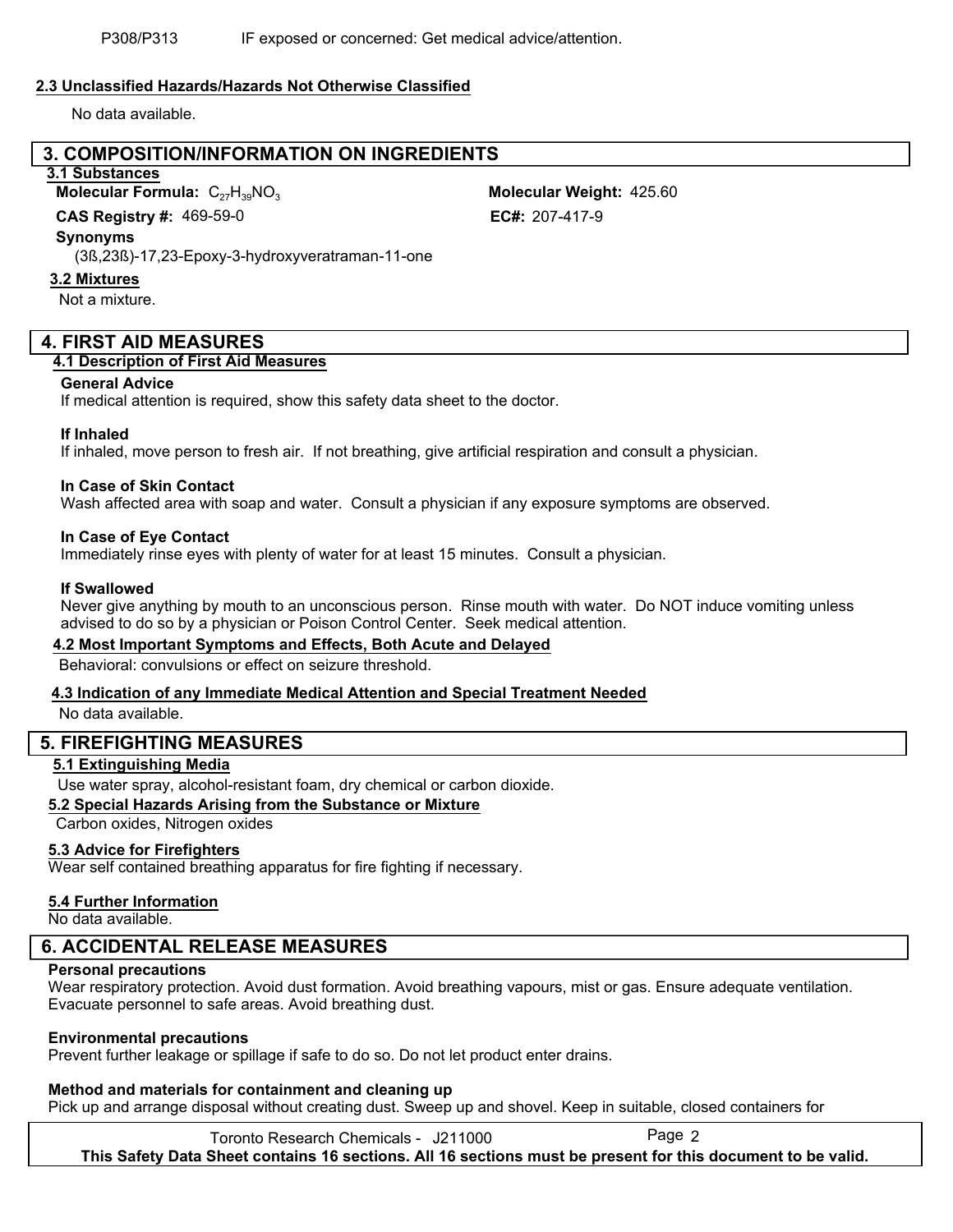# **7. HANDLING AND STORAGE**

# **Precautions for safe handling**

Avoid contact with skin and eyes. Avoid formation of dust and aerosols. Provide appropriate exhaust ventilation at places where dust is formed.

# **Conditions for safe storage**

Keep container tightly closed in a dry and well-ventilated place. Keep in a dry place.

Storage conditions:-20°C Freezer

## **7.3 Specific End Uses**

For scientific research and development only. Not for use in humans or animals.

# **8. EXPOSURE CONTROLS/PERSONAL PROTECTION**

#### **8.1 Control Parameters**

Contains no components with established occupational exposure limits.

#### **8.2 Exposure Controls**

## **Appropriate Engineering Controls**

A laboratory fumehood or other appropriate form of local exhaust ventilation should be used to avoid exposure.

## **Personal Protective Equipment**

All recommendations below are advisory in nature and a risk assessment should be performed by the employer/end user prior to use of this product. The type of protective equipment must be selected based on the amount and concentration of the dangerous material being used in the workplace.

## **Eye/Face Protection**

Safety goggles or face shield. All equipment should have been tested and approved under appropriate standards, such as NIOSH (US), CSA (Canada), or EN 166 (EU).

#### **Skin Protection**

Gloves should be used when handling this material. Gloves are to be inspected prior to use. Contaminated gloves are to be removed using proper glove removal technique so that the outer surface of the glove does not contact bare skin. Dispose of contaminated gloves after use in compliance with good laboratory practices and local requirements.

Gloves used for incidental exposures (splash protection) should be designated as "chemical resistant" by EU standard EN 374 with the resistance codes corresponding to the anticipated use of the material. Unrated gloves are not recommended.

Suggested gloves: AnsellPro Sol-Vex nitrile gloves style 37-175, 15 mil thickness.

Penetration time has not been determined.

Gloves used for prolonged direct exposure (immersion) should be designated "chemical resistant" as per EN 734 with the resistance codes corresponding to the anticipated use of the material.

Suggested gloves: AnsellPro Viton/Butyl gloves style 38-612, 4/8 mil thickness.

Penetration time has not been determined.

These recommendations may not apply if the material is mixed with any other chemical, or dissolved into a solution. A risk assessment must be performed to ensure the gloves will still offer acceptable protection.

## **Body Protection**

Fire resistant (Nomex) coveralls or chemical-resistant bodysuit (laminated Tychem SL or equivalent).

## **Respiratory Protection**

Recommended respirators are NIOSH-approved N100 or CEN-approved FFP3 particulate respirators. These are to be only used as a backup to local exhaust ventilation or other engineering controls. If the respirator is the only means of protection, a full-face supplied air respirator must be used.

| 9. PHYSICAL AND CHEMICAL PROPERTIES                       |                                      |        |  |  |  |  |
|-----------------------------------------------------------|--------------------------------------|--------|--|--|--|--|
| 9.1 Information on Basic Physical and Chemical Properties |                                      |        |  |  |  |  |
| A) Appearance                                             | B) Odour                             |        |  |  |  |  |
| Off-White to Tan Solid                                    | No data available                    |        |  |  |  |  |
| C) Odour Threshold                                        | D) pH                                |        |  |  |  |  |
|                                                           | Toronto Research Chemicals - J211000 | Page 3 |  |  |  |  |

**This Safety Data Sheet contains 16 sections. All 16 sections must be present for this document to be valid.**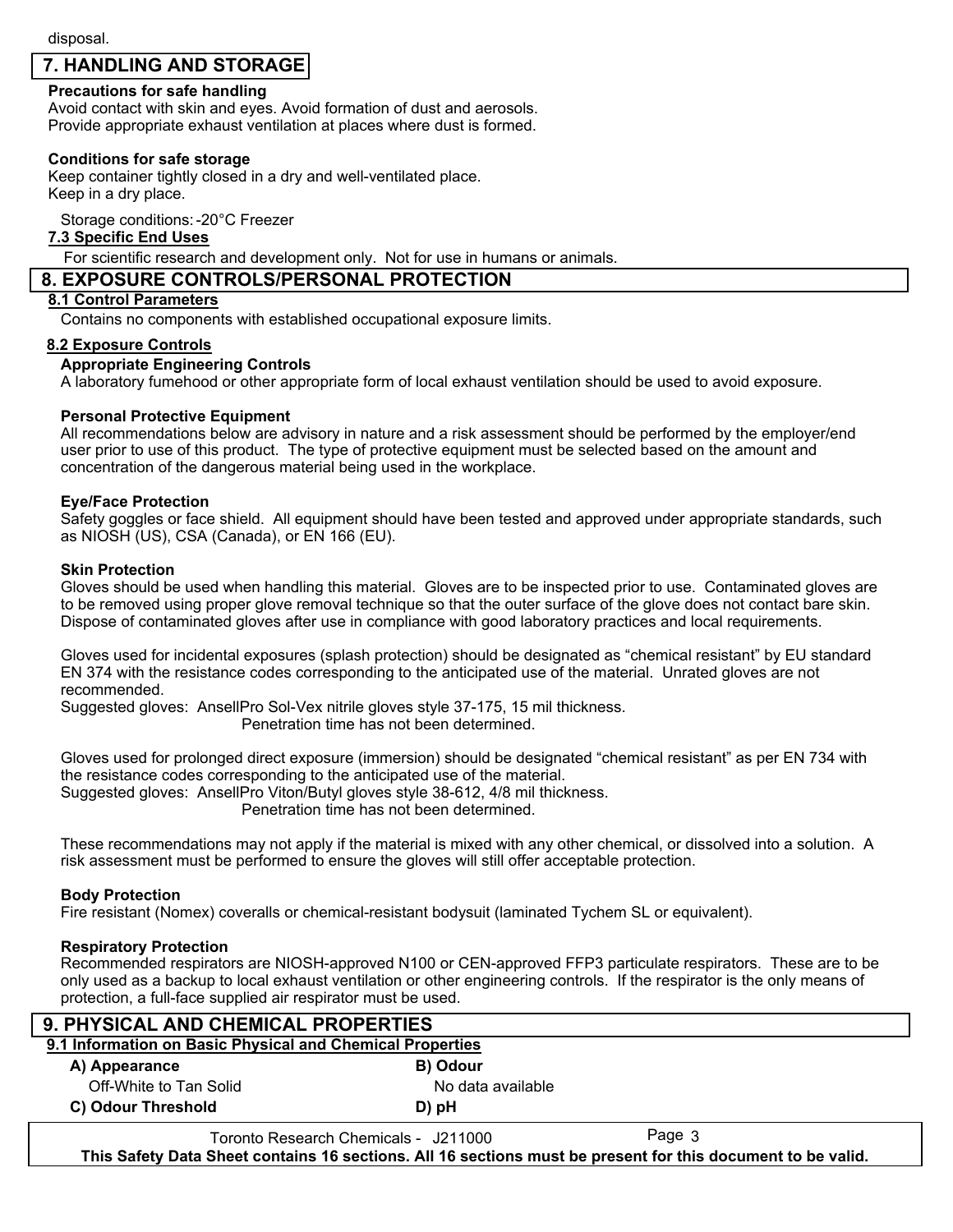No data available No data available

- 242- 244°C
- 
- No data available No data available
- **K) Vapour Pressure L) Vapour Density**
- **M) Relative Density N) Solubility** No data available
- **O) Partition Coefficient: n-octanol/water P) Auto-Ignition Temperature** No data available No data available
- **Q) Decomposition Temperature R) Viscosity** No data available No data available
- **S) Explosive Properties T) Oxidizing Properties** No data available No data available

**9.2 Other Information** no data available

# **10. STABILITY AND REACTIVITY**

# **10.1 Reactivity**

No data available.

# **10.2 Chemical Stability**

Stable under recommended storage conditions.

# **10.3 Possibility of Hazardous Reactions**

No data available.

# **10.4 Conditions to Avoid**

No data available.

**10.5 Incompatible Materials**

# Strong oxidizing agents.

# **10.6 Hazardous Decomposition Products**

**In the event of fire:** See section 5. **Other decomposition products:** No data available.

# **11. TOXICOLOGICAL INFORMATION**

# **11.1 Information on Toxicological Effects**

**A) Acute Toxicity**

**Oral LD50:** Mouse - 260 mg/kg **Inhalation LC50:** No data available. **Dermal LD50:** No data available.

# **B) Skin Corrosion/Irritation**

No data available

# **C) Serious Eye Damage/Irritation**

No data available

# **D) Respiratory or Skin Sensitization**

No data available

# **E) Germ Cell Mutagenicity**

No data available

# **F) Carcinogenicity**

No data available

# **G) Reproductive Toxicity/Teratogenicity**

Laboratory results have shown reproductive toxicity/teratogenicity in animal models.

# **H) Single Target Organ Toxicity - Single Exposure**

No data available

**I) Single Target Organ Toxicity - Repeated Exposure**

Toronto Research Chemicals - J211000 **This Safety Data Sheet contains 16 sections. All 16 sections must be present for this document to be valid.**

- **E) Melting Point/Freezing Point F) Initial Boiling Point/Boiling Range** No data available
- **G) Flash point H) Evaporation Rate** No data available No data available
- **I) Flammability (Solid/Gas) J) Upper/Lower Flammability/Explosive Limits**
	- No data available No data available
		- Chloroform (Slightly), Ethanol (Slightly)
		-
		-
		-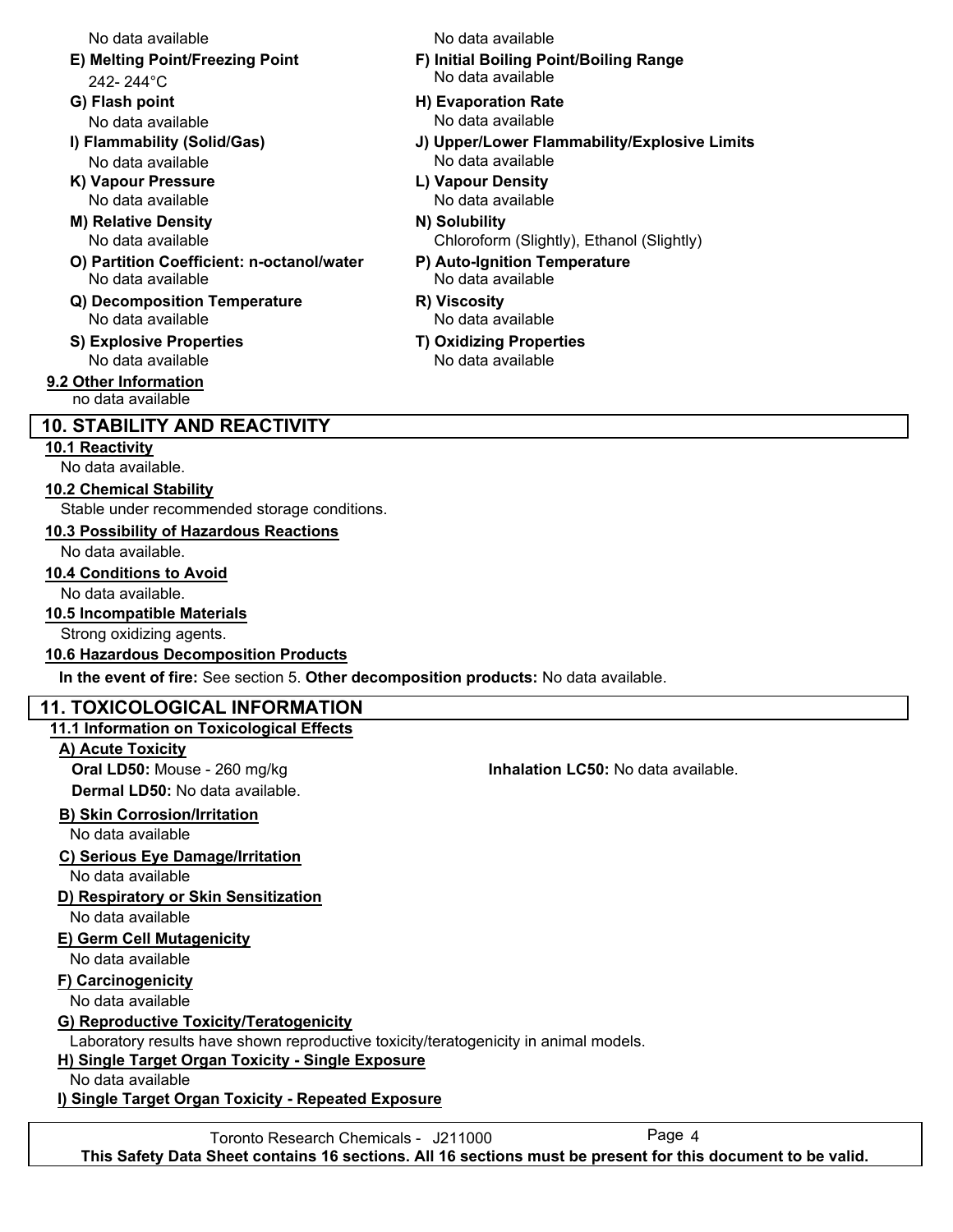No data available

## **J) Aspiration Hazard**

No data available

## **K) Potential Health Effects and Routes of Exposure**

## **Inhalation**

May be harmful if inhaled. May cause respiratory tract irritation.

# **Ingestion**

Toxic if swallowed.

## **Skin**

May be harmful if absorbed through skin. May cause skin irritation.

## **Eyes**

May cause eye irritation.

# **L) Signs and Symptoms of Exposure**

Behavioral: convulsions or effect on seizure threshold.

To the best of our knowledge, the chemical, physical, and toxicological properties of this material have not been thoroughly investigated.

# **M) Additional Information**

RTECS: WG9700000

# **12. ECOLOGICAL INFORMATION**

## **12.1 Toxicity**

No data available.

# **12.2 Persistance and Degradability**

No data available.

## **12.3 Bioaccumulative Potential**

No data available.

## **12.4 Mobility in Soil**

No data available.

# **12.5 Results of PBT and vPvB Assessment**

No data available.

# **12.6 Other Adverse Effects**

No data available.

# **13. DISPOSAL CONSIDERATIONS**

# **13.1 Waste Treatment Methods**

# **A) Product**

Product may be burned in an incinerator equipped with afterburner and scrubber. Excess and expired materials are to be offered to a licensed hazardous material disposal company. Ensure that all Federal and Local regulations regarding the disposal and destruction of this material are followed.

## **B) Contaminated Packaging**

Dispose of as above.

# **C) Other Considerations**

Product is not to be disposed of in sanitary sewers, storm sewers, or landfills.

| <b>14. TRANSPORT INFORMATION</b>                                                                            |                                      |                   |                 |  |  |  |
|-------------------------------------------------------------------------------------------------------------|--------------------------------------|-------------------|-----------------|--|--|--|
| 14.1 UN Number                                                                                              |                                      |                   |                 |  |  |  |
| DOT (US): UN2811                                                                                            | IATA: UN2811                         | IMDG: UN2811      | ADR/RID: UN2811 |  |  |  |
| <b>14.2 UN Proper Shipping Name</b>                                                                         |                                      |                   |                 |  |  |  |
| DOT (US)/IATA:                                                                                              |                                      |                   |                 |  |  |  |
| Toxic solids, organic, n.o.s. (Jervine)                                                                     |                                      |                   |                 |  |  |  |
| IMDG/ARD/RID:                                                                                               |                                      |                   |                 |  |  |  |
| TOXIC SOLIDS, ORGANIC, N.O.S. (Jervine)                                                                     |                                      |                   |                 |  |  |  |
| 14.3 Transport Hazard Class(es)                                                                             |                                      |                   |                 |  |  |  |
| DOT (US): 6.1                                                                                               | IATA: 6.1                            | IMDG: 6.1         | ADR/RID: 6.1    |  |  |  |
| 14.4 Packing Group                                                                                          |                                      |                   |                 |  |  |  |
| DOT (US): III                                                                                               | IATA: III                            | IMDG: III         | ADR/RID: III    |  |  |  |
| <b>14.5 Environmental Hazards</b>                                                                           |                                      |                   |                 |  |  |  |
| DOT (US): None                                                                                              | <b>IATA: None</b>                    | <b>IMDG: None</b> | ADR/RID: None   |  |  |  |
|                                                                                                             | Toronto Research Chemicals - J211000 |                   | Page 5          |  |  |  |
| This Safety Data Sheet contains 16 sections. All 16 sections must be present for this document to be valid. |                                      |                   |                 |  |  |  |